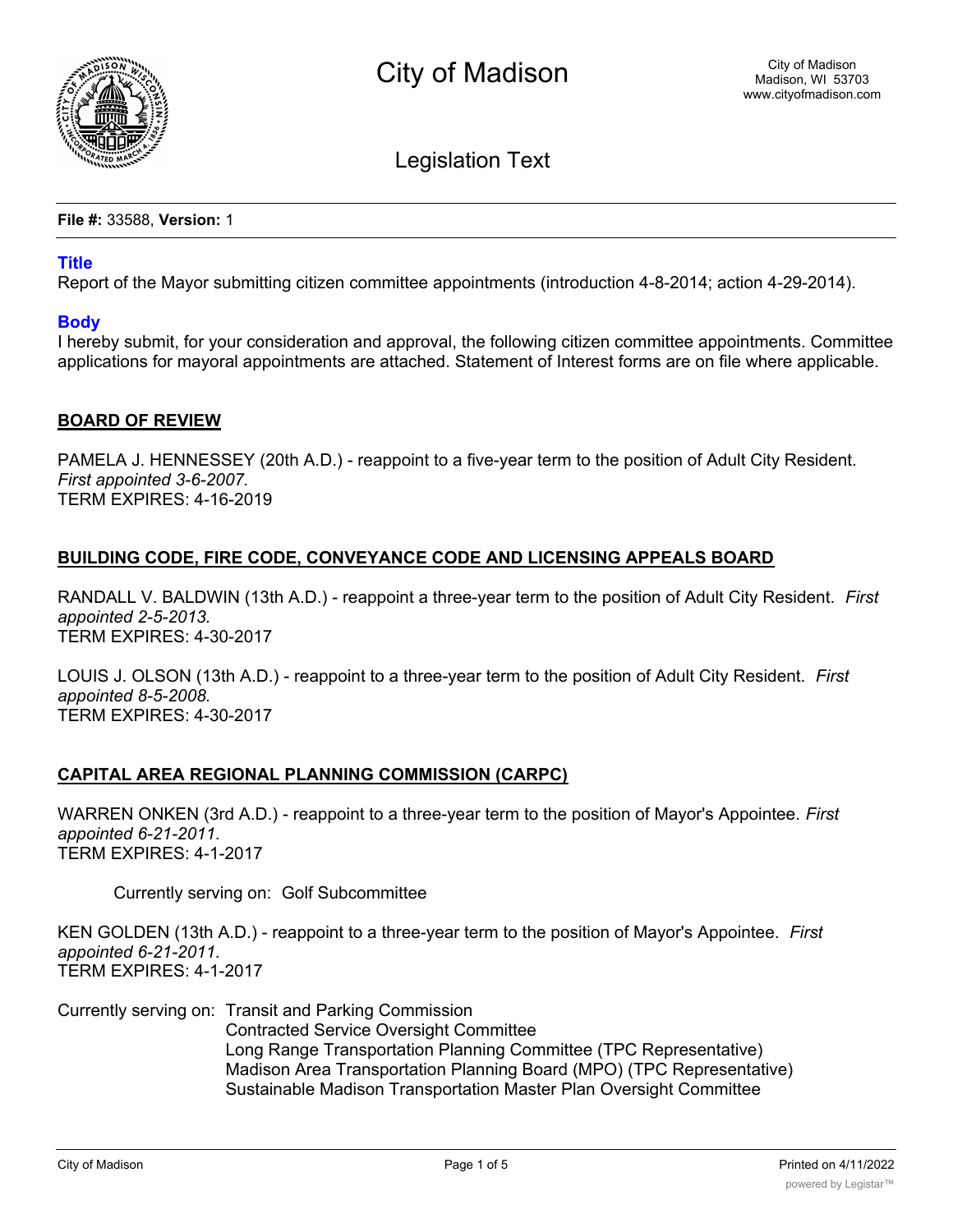# **COMMISSION ON PEOPLE WITH DISABILITIES**

NOLA J. CONTRUCCI (7th A.D.) - reappoint to a three-year term to the position of Adult City Resident. *First appointed 9-7-2010.* TERM EXPIRES: 4-30-2017

PAMELA ERLANGER (5th A.D.) - reappoint to a three-year term to the position of Adult City Resident. *First appointed 3-4-2008.* TERM EXPIRES: 4-30-2017

Currently serving on: Jeffrey Clay Erlanger Civility in Public Discourse Award Committee

### **COMMUNITY DEVELOPMENT AUTHORITY**

LAUREN K. LOFTON (6th A.D.) - reappoint to a four-year term to the position of Adult City Resident. *First appointed 7-17-2012.* TERM EXPIRES: 4-17-2018

### **COMMUNITY SERVICES COMMITTEE**

LASHANA MILLER (15th A.D.) - appoint to the remainder of a three-year term to the position of Community (Minority) Representative. Ms. Miller is a business services consultant with the Department of Vocational Rehabilitation. She has been involved with numerous organizations including the Boys and Girls Club, African American Parent Council and the Greater Area Madison Chapter of the Society for Human Resource Management. Ms. Miller succeeds Mary C. Vasquez. TERM EXPIRES: 10-1-2016

### **DOWTOWN COORDINATING COMMITTEE**

AUSTIN MCCLENDON (19th A.D.) - appoint to the remainder of a three-year term to the position of First Alternate. Mr. McClendon is a former restaurant owner and late-night food vendor. He previously served on the Vending Oversight Committee. TERM EXPIRES: 10-19-2015

ADAM PLOTKIN (2nd A.D.) - appoint to the remainder of three-year term to the position of Second Alternate. Mr. Plotkin is the Legislative Liaison for the Office of the Public Defender. He is the past president of Capitol Neighborhood, Inc. and is a member of the Dane County Emergency Medical Services Commission. TERM EXPIRES: 10-19-2016

# **ECONOMIC DEVELOPMENT COMMITTEE**

 MEGAN BLAKE-HORST (6th A.D.) - appoint to a three-year term to the position of Small Business Owner. Ms. Blake-Horst is the owner/gallery manager of Absolutely Art, a community-based art gallery located on Atwood Avenue. In addition, she serves on the board of the Goodman Community Center and the Dane Arts Visual Arts grant advisory panel. Ms. Blake-Horst succeeds Sandra J. Torkildson. TERM EXPIRES: 4-30-2017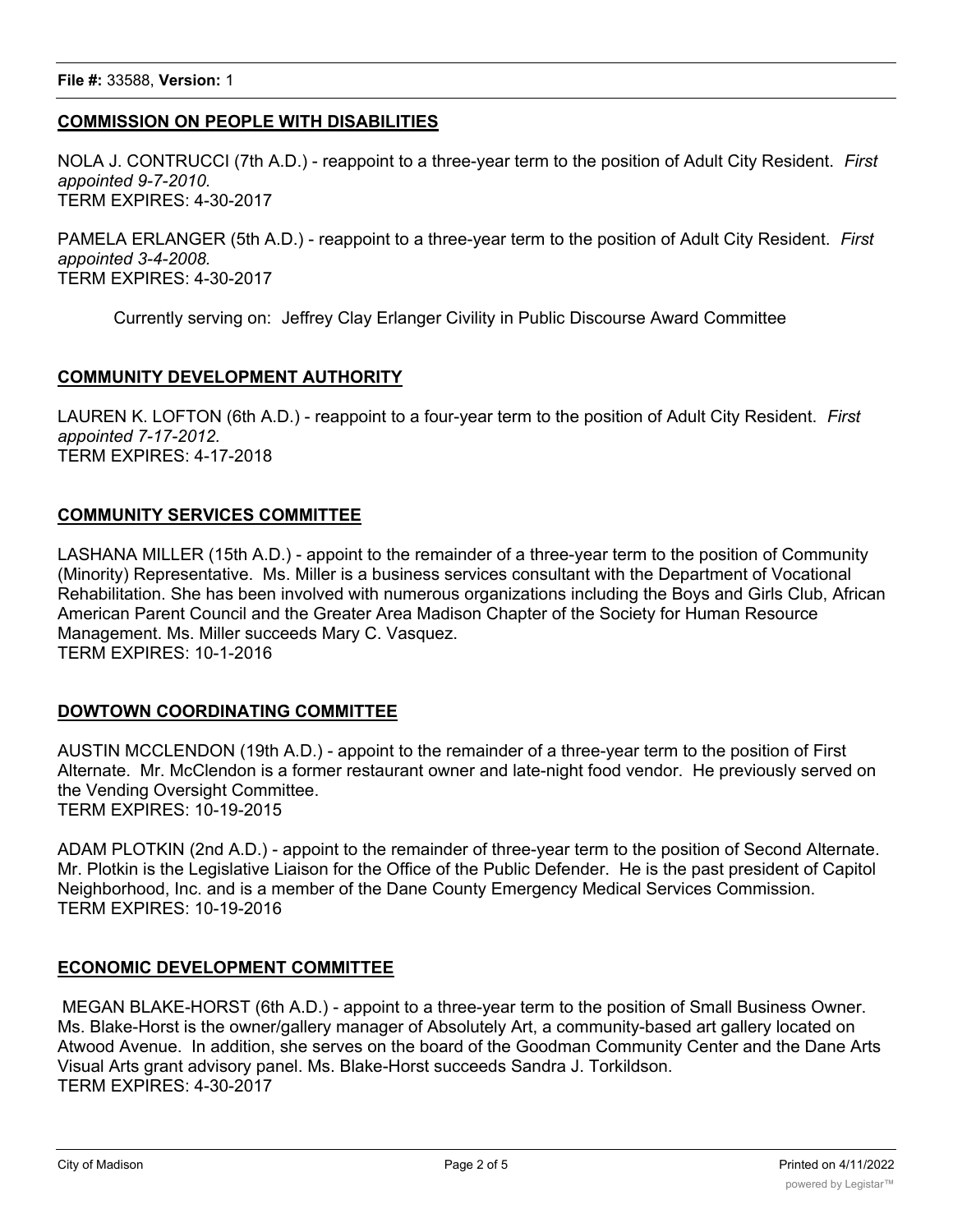#### **File #:** 33588, **Version:** 1

### **EDUCATION COMMITTEE**

ASTRA IHEUKUMERE - reappoint to the position of Mayor or Designee. TERM EXPIRES: 4-21-2015

#### **ETHICS BOARD**

DAVID ALBINO (10th A.D.) - reappoint to a three-year term to the position of Citizen Member. *First appointed 2-21-2006.* TERM EXPIRES: 4-30-2017

#### **HOUSING STRATEGY COMMITTEE**

DAVID C. PORTERFIELD (15th A.D.) - reappoint to a three-year term to the position of Citizen Member. *First appointed 2-26-2013.* TERM EXPIRES: 4-30-2017

SHARON L. MCCABE (13th A.D.) - reappoint to a three-year term to the position of Citizen Member. *First appointed 2-26-2013.* TERM EXPIRES: 4-30-2017

ANNE L.N. MORRISON (13th A.D.) - reappoint to a three-year term to the position of Citizen Member. *First appointed 2-26-2013.* TERM EXPIRES: 4-30-2017

### **LANDLORD AND TENANT ISSUES COMMITTEE**

DAVID R. SPARER (6th A.D.) - reappoint to a three-year term to the position of Citizen Member. *First appointed 3-5-2013.* TERM EXPIRES: 4-30-2017

#### **MADISON DEVELOPMENT CORPORATION BOARD OF DIRECTORS**

JATINDER CHEEMA (6th A.D.) - appoint to the remainder of a two-year term to the position of Business/Financial Representative. Ms. Cheema served for over 20 years as a senior executive officer with the United States Agency for International Development. She is the founder/owner of A Place to Be, a place for conversation and sharing progressive ideas. She serves on the boards of the Marquette Neighborhood Association and the Greater Williamson Business Area Association. Ms. Cheema succeeds Ruth Ann Schoer. TERM EXPIRES: 6-4-2015

### **OVERTURE COMMUNITY ADVISORY BOARD**

JOSE MADERA (19th A.D.) - reappoint to a three-year term to the position of City Appointee. *First appointed 12-13-2011.* TERM EXPIRES: 1-1-2017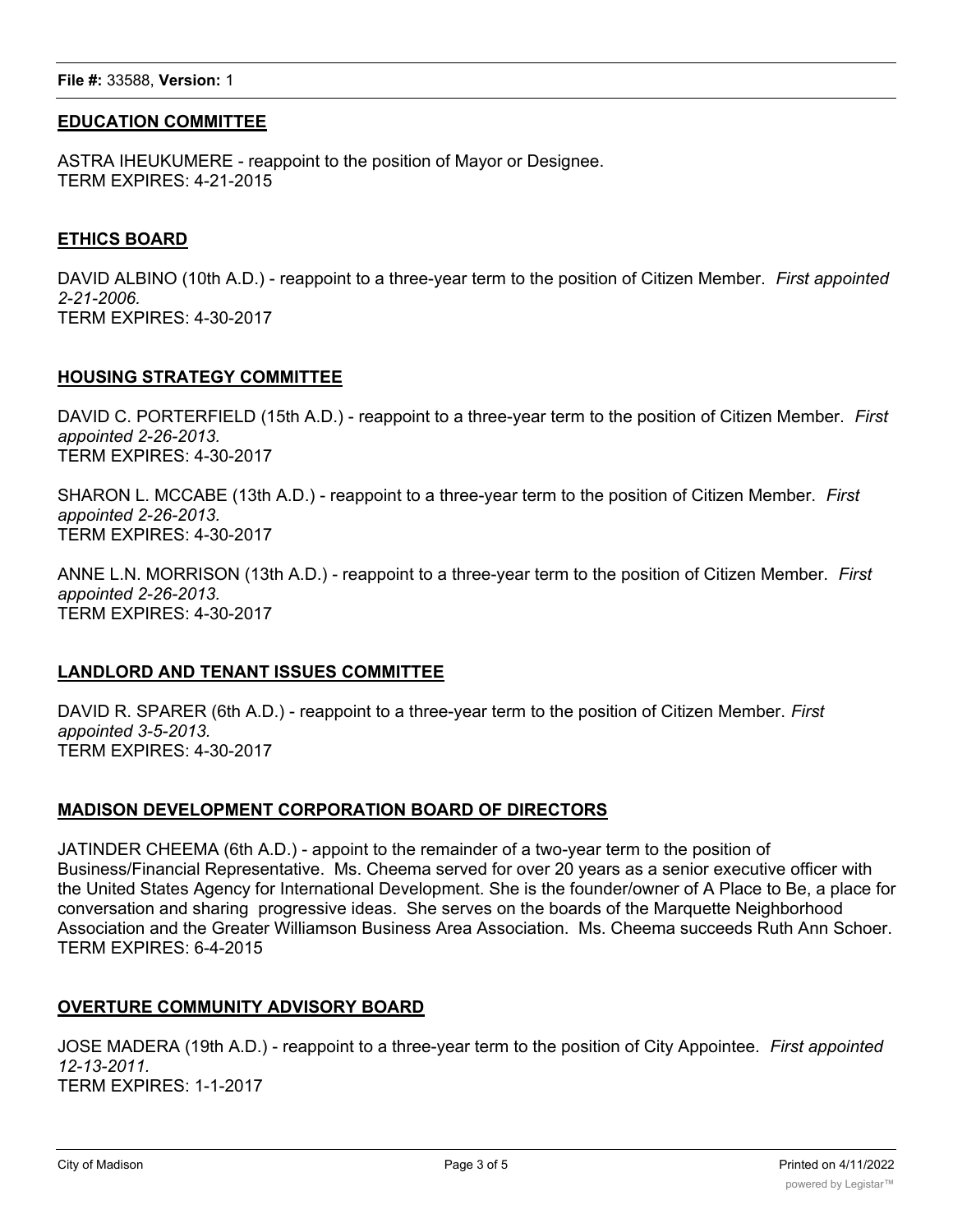# **PERSONNEL BOARD**

JULIE ANN GRAZIANO (10th A.D.) - reappoint to a three-year term to the position of Qualified Elector. *First appointed 11-27-2012.* TERM EXPIRES: 4-30-2017

### **PLAN COMMISSION**

MICHAEL W. REWEY (18th A.D.) - reappoint to a three-year term to the position of Adult City Resident. *First appointed 7-5-2011.* TERM EXPIRES: 4-30-2017

Currently serving on: Pedestrian/Bicycle/Motor Vehicle Commission (Plan Commission Rep) Sustainable Madison Transportation Master Plan Oversight Committee

BRADLEY A. CANTRELL (4th A.D.) - reappoint to a three-year term to the position of Adult City Resident. *First appointed 9-20-2011.* TERM EXPIRES: 4-30-2017

Currently serving on: Long Range Transportation Planning Committee (Plan Commission Member) Joint Southeast Campus Area Committee (Plan Commission Rep)

TONYA L. HAMILTON-NISBET (16th A.D.) - reappoint to a one-year term to the position of First Alternate. *First appointed 9-20-2011.* TERM EXPIRES: 4-30-2015

MAURICE SHEPPARD (15th A.D.) - reappoint to a one-year term to the position of Second Alternate. *First appointed 10-15-2013.* TERM EXPIRES: 4-30-2015

### **ZONING BOARD OF APPEALS**

JOHN W. SCHLAEFER (5th A.D.) - reappoint to a three-year term to the position of Adult City Resident. *First appointed 1-3-2012.* TERM EXPIRES: 4-18-2017

DINA CORIGLIANO (13th A.D.) - reappoint to a three-year term to the position of Adult City Resident. *First Appointed 6-3-2008.* TERM EXPIRES: 4-18-2017

FREDERICK E. ZIMMERMAN (5th A.D.) - reappoint to a three-year term to the position of First Alternate Member. *First Appointed 10-7-2008.* TERM EXPIRES: 4-18-2017

Respectfully submitted,

Paul R. Soglin